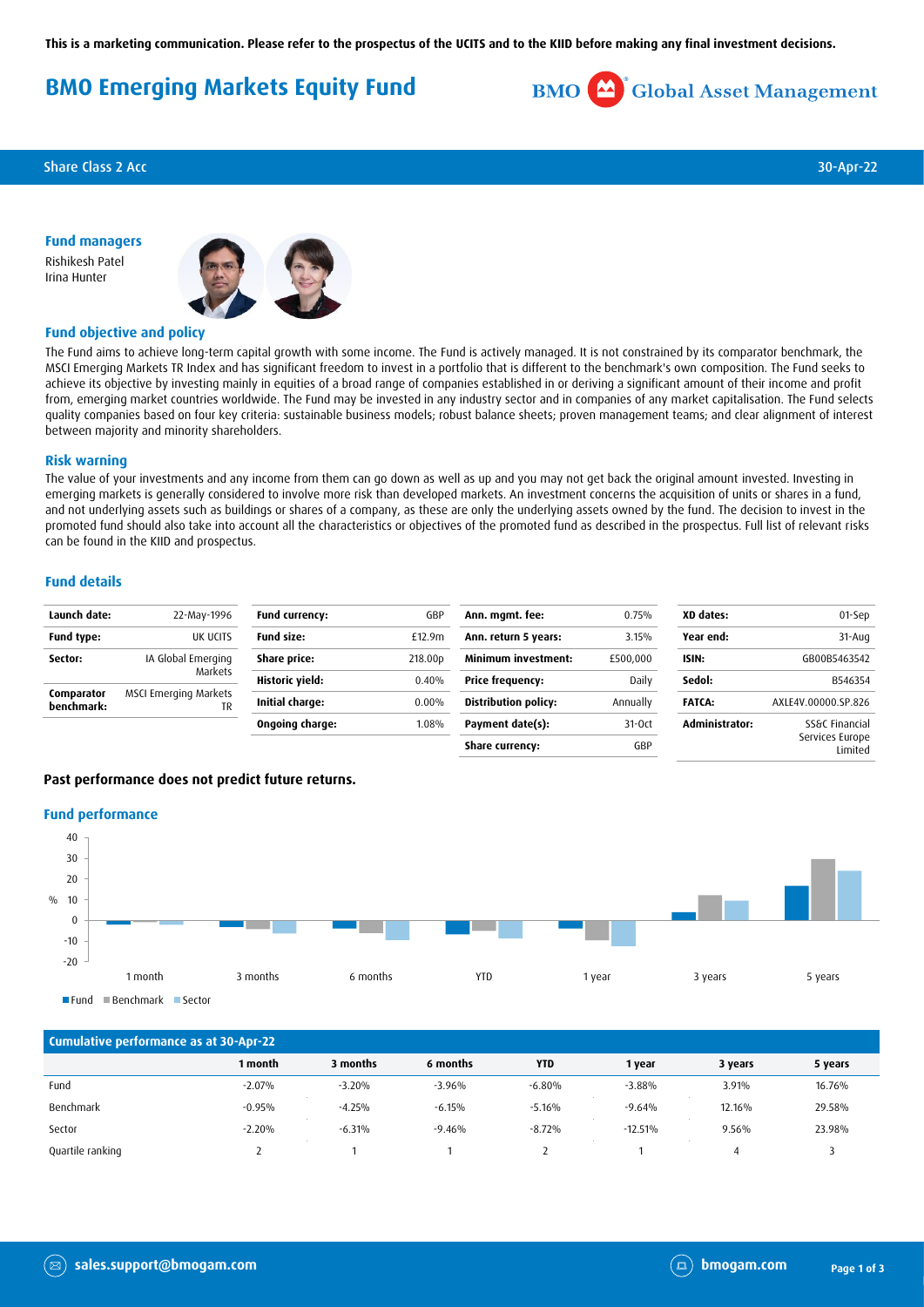# Share Class 2 Acc 30-Apr-22

| Discrete performance as at 30-Apr-22 |                           |                           |                           |                    |                    |                          |                          |                           |                           |                           |
|--------------------------------------|---------------------------|---------------------------|---------------------------|--------------------|--------------------|--------------------------|--------------------------|---------------------------|---------------------------|---------------------------|
|                                      | <b>Apr-21</b><br>- Apr-22 | <b>Apr-20</b><br>- Apr-21 | <b>Apr-19</b><br>- Apr-20 | Apr-18<br>- Apr-19 | Apr-17<br>- Apr-18 | Apr-16<br>- Apr-17       | Apr-15<br>- Apr-16       | <b>Apr-14</b><br>- Apr-15 | <b>Apr-13</b><br>- Apr-14 | <b>Apr-12</b><br>- Apr-13 |
| Fund                                 | $-3.88%$                  | 24.96%                    | $-13.49%$                 | 4.64%              | 7.39%              | 29.11%                   | $-0.14%$                 | 8.71%                     | $-13.22\%$                | 10.04%                    |
| Benchmark                            | $-9.64%$                  | 35.93%                    | $-8.69%$                  | 0.71%              | 14.73%             | 35.40%                   | $-13.52\%$               | 18.85%                    | $-9.20%$                  | 8.87%                     |
| Sector                               | $-12.51%$                 | 37.16%                    | $-9.60%$                  | 0.42%              | 12.43%             | $\overline{\phantom{a}}$ | $\overline{\phantom{a}}$ | $\overline{\phantom{a}}$  |                           | $\overline{\phantom{a}}$  |
| Quartile ranking                     |                           |                           |                           |                    |                    | $\overline{\phantom{a}}$ | $\overline{\phantom{a}}$ | $\overline{\phantom{a}}$  |                           |                           |

Source: BMO Global Asset Management, Lipper as at 30-Apr-22. Performance data is in GBP terms. Performance returns are based on NAV figures. All fund performance data is net of management fees. Please note that the fund is priced at midday daily whilst the index return reflects the price at close of trading. Costs may increase or decrease as a result of currency and exchange rate fluctuations.

| <b>Top 10 holdings</b>                         |         |
|------------------------------------------------|---------|
| Taiwan Semiconductor<br>Manufacturing Co Ltd   | 6.3%    |
| Tencent Holdings Ltd                           | 5.8%    |
| <b>HDFC Bank Ltd</b>                           | 5.2%    |
| Bank Central Asia Thk PT                       | $5.0\%$ |
| Infosys Ltd                                    | 4 7%    |
| Hong Kong Exchanges &<br>Clearing Ltd          | $4.0\%$ |
| AIA Group Ltd                                  | 3.9%    |
| Reliance Industries Ltd                        | 39%     |
| Wal-Mart de Mexico SAB de<br>٢V                | 3.6%    |
| Inner Mongolia Yili Industrial<br>Group Co Ltd | 3.2%    |

| <b>Net dividend distributions</b><br>(Pence) |      |
|----------------------------------------------|------|
| 2018                                         | 4.85 |
| 2019                                         | 3.47 |
| 2020                                         | 1.82 |
| 2021                                         | 0.94 |
| 2022                                         | 0.00 |

| <b>Sector allocation</b>      |       |
|-------------------------------|-------|
| <b>Financials</b>             | 21 6% |
| Information Technology        | 21.1% |
| Consumer Staples              | 20.3% |
| <b>Communication Services</b> | 11.0% |
| Consumer Discretionary        | 8.7%  |
| Energy                        | 5.3%  |
| Health Care                   | 5.0%  |
| Industrials                   | 4.0%  |
| Cash                          | 3.1%  |
|                               |       |

| <b>Geographical allocation</b> |       |
|--------------------------------|-------|
| India                          | 27.1% |
| China                          | 22.1% |
| Hong Kong                      | 9.8%  |
| Taiwan                         | 8.2%  |
| Mexico                         | 5.3%  |
| Indonesia                      | 5.0%  |
| <b>United States</b>           | 3.2%  |
| South Korea                    | 3.2%  |
| <b>Other</b>                   | 13.0% |
| Cash                           | 3.1%  |

# **Glossary**

Quartile Ranking A measure of performance where all funds within the sector are ranked and split into 4 groups. The best 25% performing funds are in the first (1) quartile, the next 25% into the second (2) quartile and the worst 25% into the fourth (4) quartile.